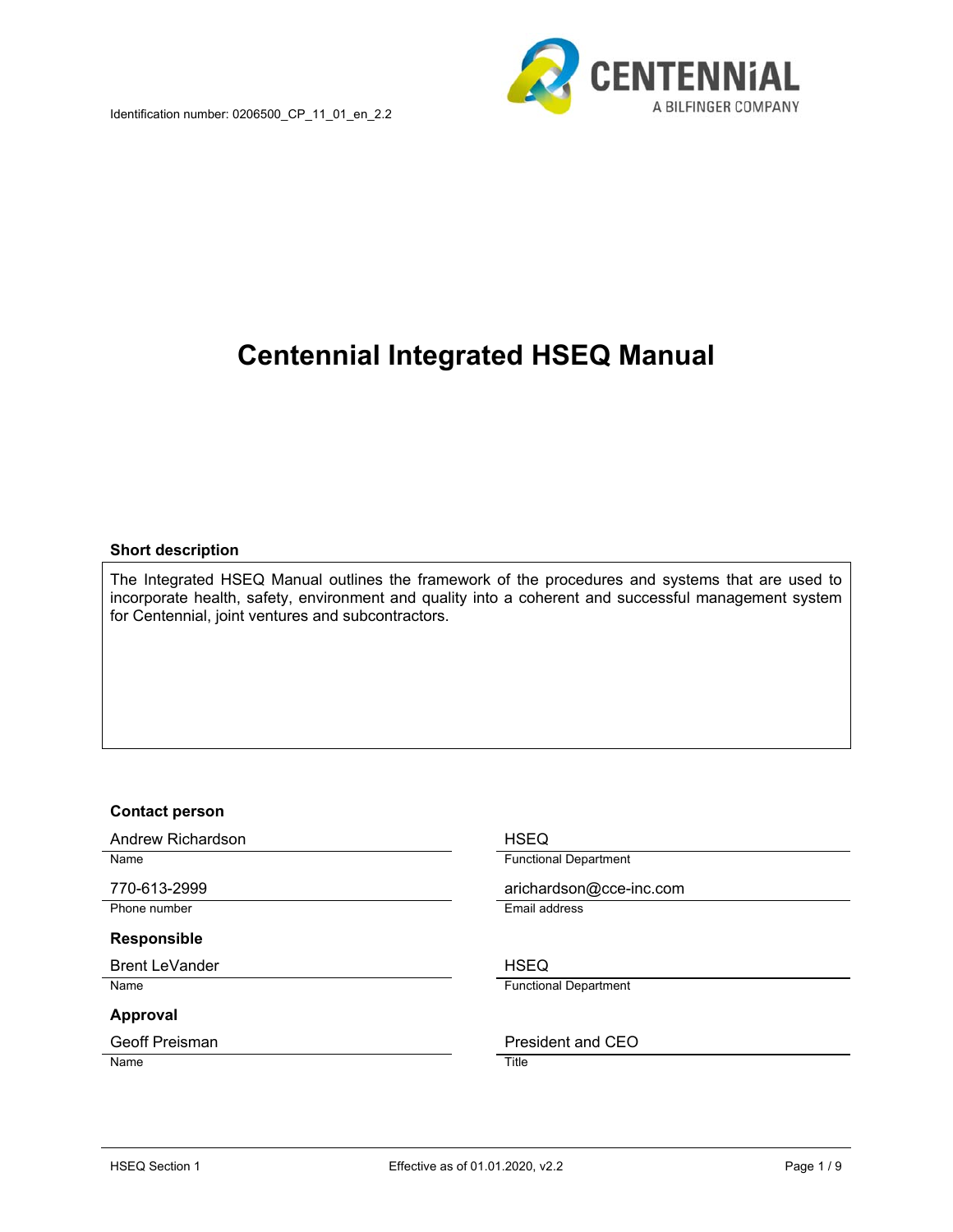# **Content**

| $\mathbf 1$    |                  |  |  |  |  |
|----------------|------------------|--|--|--|--|
|                | 1.1              |  |  |  |  |
|                | 1.2 <sub>2</sub> |  |  |  |  |
|                | 1.3              |  |  |  |  |
| $\overline{2}$ |                  |  |  |  |  |
| 3              |                  |  |  |  |  |
| $\overline{4}$ |                  |  |  |  |  |
|                | 4.1              |  |  |  |  |
|                | 4.2              |  |  |  |  |
|                | 4.3              |  |  |  |  |
| 5              |                  |  |  |  |  |
| 6              |                  |  |  |  |  |
|                |                  |  |  |  |  |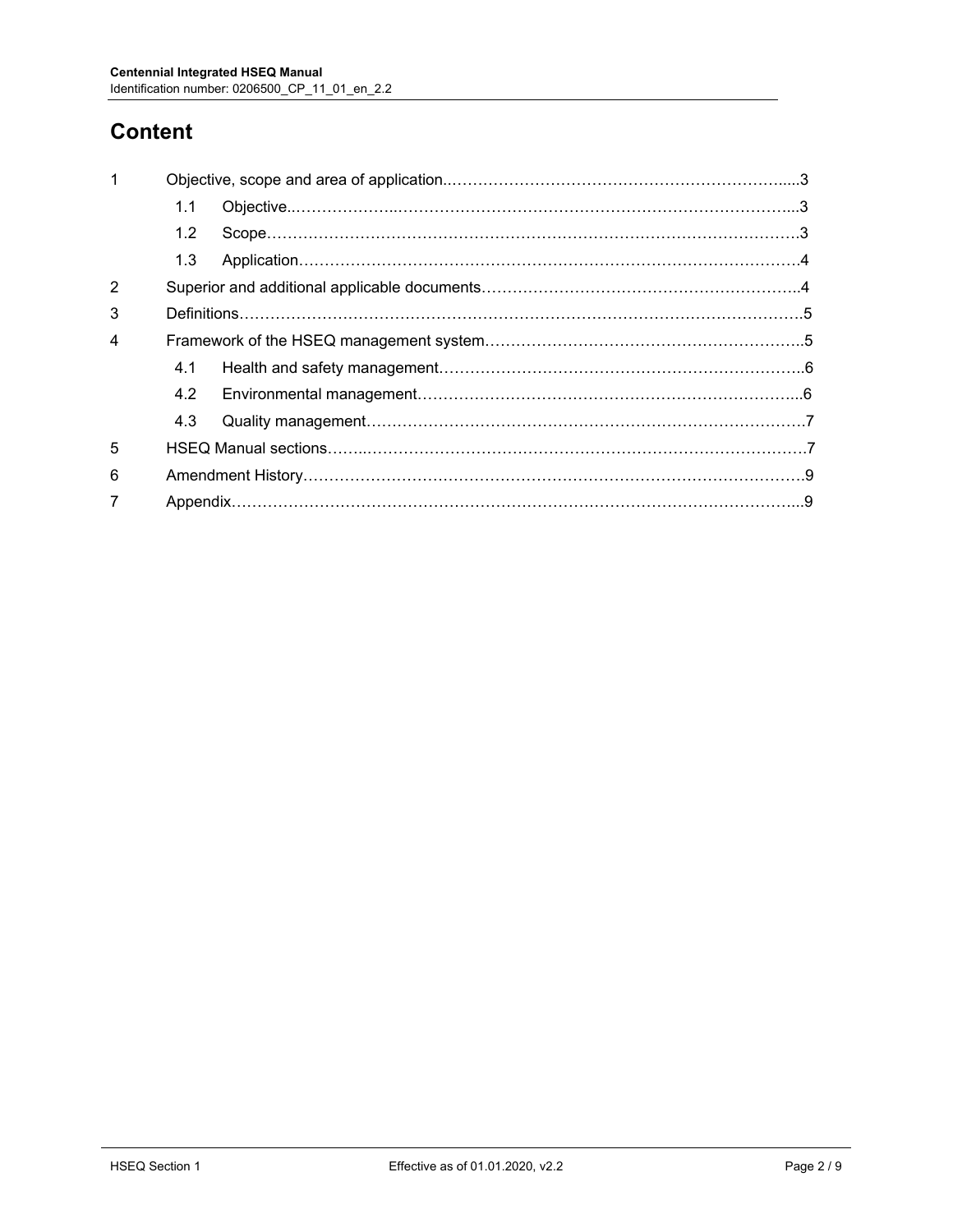# **1 Objective, scope and area of application**

Centennial is committed to being an industry leader in employee health, safety, environmental and quality practices. This commitment is upheld through an integrated management system to focus our business activities and continually improve our health, safety, environmental and quality performance. It applies to the complete life cycle of our business - from an acquisition to design and construction, to operations and to end of warranty period.

Each Centennial employee is responsible for health, safety, environmental protection and quality. This awareness combined with an open approach to challenges is part of the Centennial HSEQ culture and climate. Managers at all levels are responsible for informing themselves, their employees and subcontractors at regular intervals about the state of non-conformities and actively seeking improvements.

Centennial's Health, Safety, Environment and Quality (HSEQ) commitments are communicated and implemented through this integrated HSEQ Manual. The HSEQ Manual applies to all HSEQ-related matters arising out of all activities and operations controlled by Centennial, its related joint ventures and business partners (referred to furthermore as Centennial) and the impact of those activities and operations on employees, contractors, the environment, customers and the communities in which the company operates.

## **1.1 Objective**

The objective of this HSEQ Manual is to provide Centennial employees, our business partners and our clients with an effective directive and tool to assist in meeting our commitments and to continuously improve the health, safety, environmental and quality performance of our organization. The integrated HSEQ Manual is part of Centennial's overall management system and corporate governance. This manual is a comprehensive strategy intended to identify, control and reduce risk, protect the environment including our natural resources and to ensure that the integrity of our work product is maintained throughout its life cycle.

## **1.2 Scope**

The scope of the Centennial HSEQ Manual is to ensure that Centennial and our business partners share and promote a common approach in managing HSEQ performance and achieve ongoing improvement in our HSEQ Management System. This manual includes a focus on the systematic identification, management and improvement of the areas of our business that may present HSEQ risks. This approach applies to the management of health, safety and the environment across our business activities as well as the management of quality where the objective is to ensure a consistent performance to properly developed requirements.

Implementing one consolidated and streamlined management manual (rather than having a number of individual systems to manage each area) brings together all of the requirements for health and safety, the environment and quality.

This enables Centennial to:

- Centrally identify, evaluate and manage risk across the organization
- **•** Optimize the distribution of HSEQ resources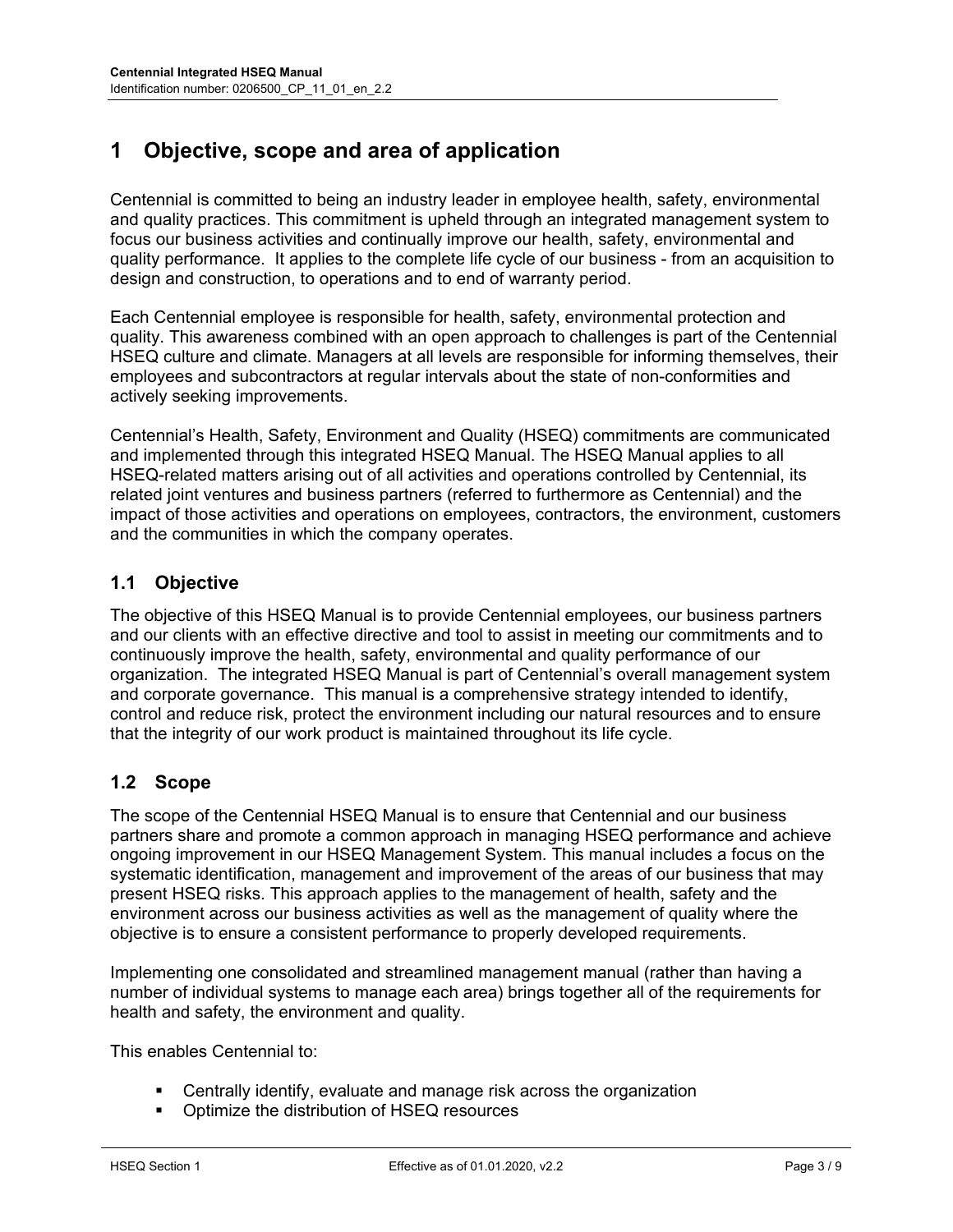- **Improve HSEQ performance**
- **Improve customer satisfaction**
- Maintain and enhance reputation

## **1.3 Application**

Centennial contractually requires all joint venture and business partners to conform to this HSEQ Manual. Centennial will orientate all partners and subcontractors on the manual where appropriate and ensure that their performance is consistent with our HSEQ Management System.

Compliance with this HSEQ Manual and sections are mandatory and apply to all:

- Centennial and joint venture employees
- Centennial and joint venture projects
- Non-construction operations and Centennial or joint venture owned or operated facilities
- Care and maintenance
- **Subcontractor and lower tier subcontractor operations**
- Vendors and delivery personnel whose activities actually intersect Centennial or joint venture activities
- **Warranty items and re-work**

## **2 Superior and additional applicable documents**

1000 GP 11 01 en 6.0 Global Policy on Health, Safety, Environment and Quality (HSEQ)

1000 GS 11 01 en 1.0 HSEQ Management

1000 GS 11 02 en 2.0 Life-Saving Rules

1000 GS 11 03 en 1.0 Leadership and Workers Involvement

1000\_GS\_11\_04\_en\_1.0 Health and Safety Standards of Work

1000 GS 11 05 en 1.0 HSEQ Incidents and Accounting Rules

1000\_GS\_11\_06\_en\_1.0 Active

ANSI/AIHA Z10- Occupational Health and Safety Management Systems

EM 385-1-1 Safety and Health Requirements

29 CFR 1910

29 CFR 1926

This manual applies to all Centennial employees and subcontractors who are performing work on a Centennial project site and may be potentially exposed to hazards during the course of his or her work. There may be more stringent requirements than what is stated in this manual as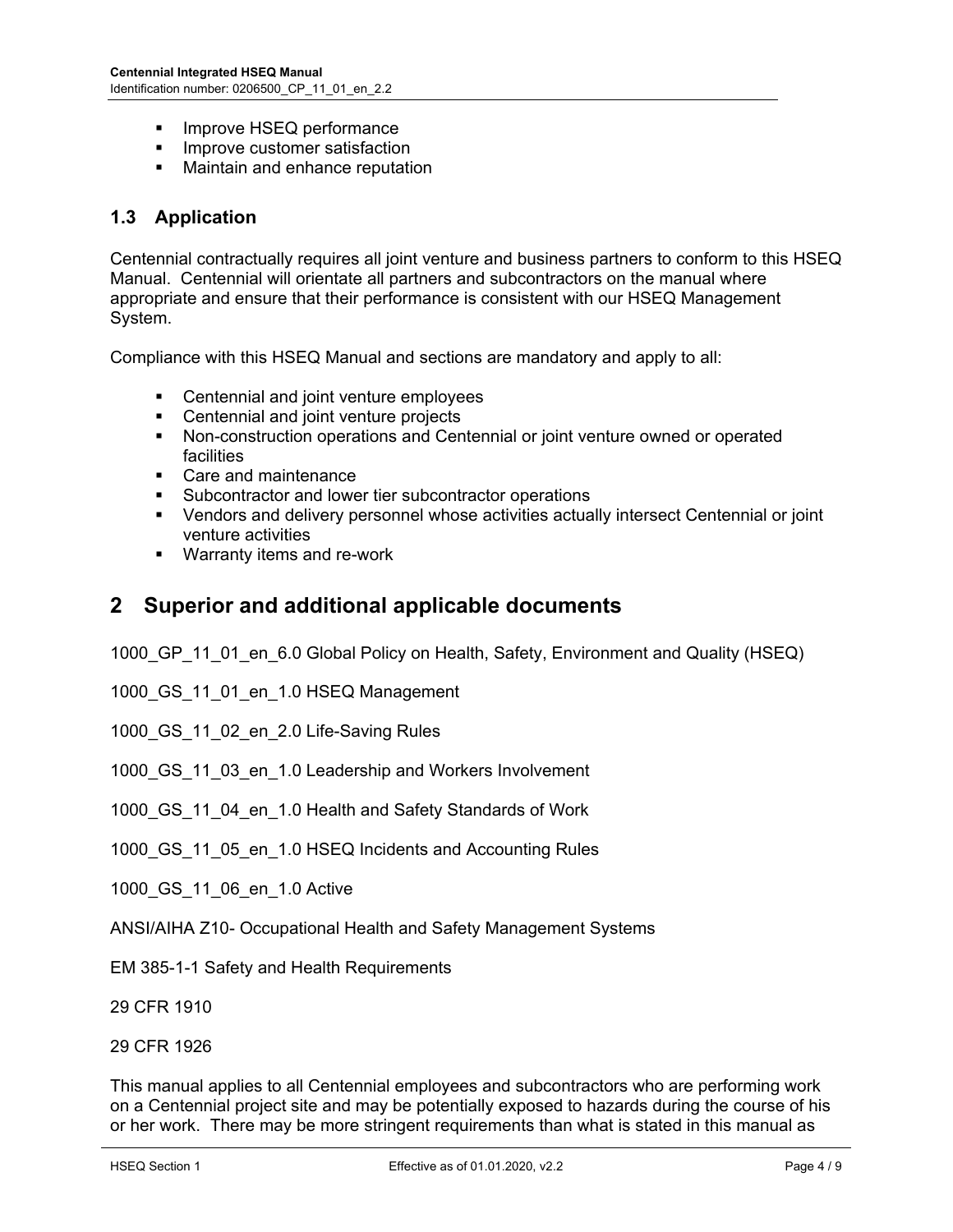defined by specific State, local or contract specific requirements. If there is a conflict between this manual and other applicable regulations, the most stringent will apply.

# **3 Definitions**

The following definitions of terms are important for an understanding of this section.

| Term                             | <b>Definition</b>                                                                                                               |
|----------------------------------|---------------------------------------------------------------------------------------------------------------------------------|
| Centennial                       | All Centennial employees, joint venture employees, subcontractors<br>and business partners                                      |
| <b>HSEQ</b>                      | Health, Safety, Environment and Quality                                                                                         |
| <b>HSEQ Management</b><br>System | Centennial's system for managing risk by avoiding health and<br>safety incidents, environmental damages or quality degradation. |
| <b>PDCA</b>                      | Plan, do, check, act model of continuous improvement                                                                            |

# **4 Framework of the HSEQ management system**

HSEQ leadership for Centennial is based on our core values and the principle of continuous process improvement. The figure below illustrates the elements and process of our HSEQ management system and how it fits into the PDCA framework.



HSEQ Management Framework Principles:

- **Promote personal accountability and responsibility for health, safety, environment and** quality
- **Establish clearly defined HSEQ roles, responsibilities and objectives**
- Clearly communicate HSEQ roles, responsibilities and objectives
- Ensure that HSEQ competence is commensurate with responsibilities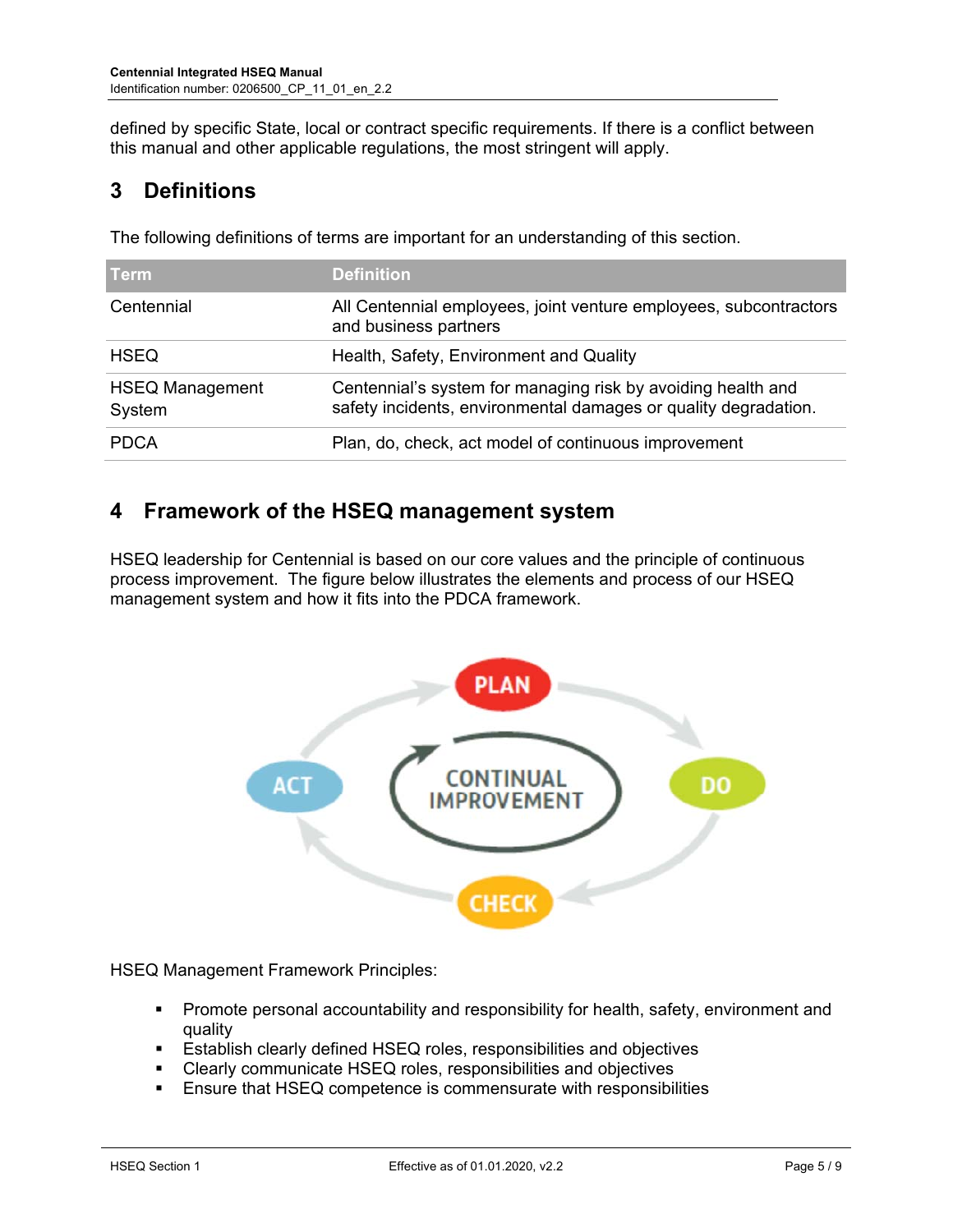- **Provide adequate authorization and management support necessary to fulfill HSEQ** responsibilities
- **Promote continuous improvement of HSEQ program and processes**

## **4.1 Health and safety management**

An effective health and safety management system is the structure that allows Centennial to consistently identify and control its health and safety risks, reduce the potential for incidents and accidents and help to achieve compliance with health and safety regulations and/or best practices.

The Centennial health and safety management system consists of the following elements:

- **D** Obtainable and achievable goals and objectives
- **Employee responsibility for health and safety**
- **Clear roles, responsibilities and expectations**
- **EXECOMPETED COMPETED COMPETER** COMPETED **COMPETED** COMPETED **FOR CONSTRUCTS**
- **Hazard assessment and controls tailored to the work being performed**
- **Management review and continual improvement**

The Centennial health and safety mission statement is as follows:

**"Safety is the single most important thing we do. Safety is more important than profit, quality, schedule or customer satisfaction. If we cannot perform work safely, we will not do it. Safe is the only way we do business."** 

#### **4.2 Environmental management**

Centennial environmental management is a systematic and structured approach for addressing the environmental consequences and impact of the organization's activities.

The environmental management system is part of the organization's overall management system used to develop and implement its environmental policy and manage its environmental aspects i.e. it's activities or products or services that can interact with the environment.

The determination and evaluation of environmental aspects is an important requirement for avoiding negative environmental impact that can be caused by business activities. This process therefore represents an important element in the framework of Centennial's environmental management system.

Centennial's environmental management system consists of the following key elements:

- Planning
- **Implementation and operation**
- Checking and corrective action
- **Management review and continuous improvement**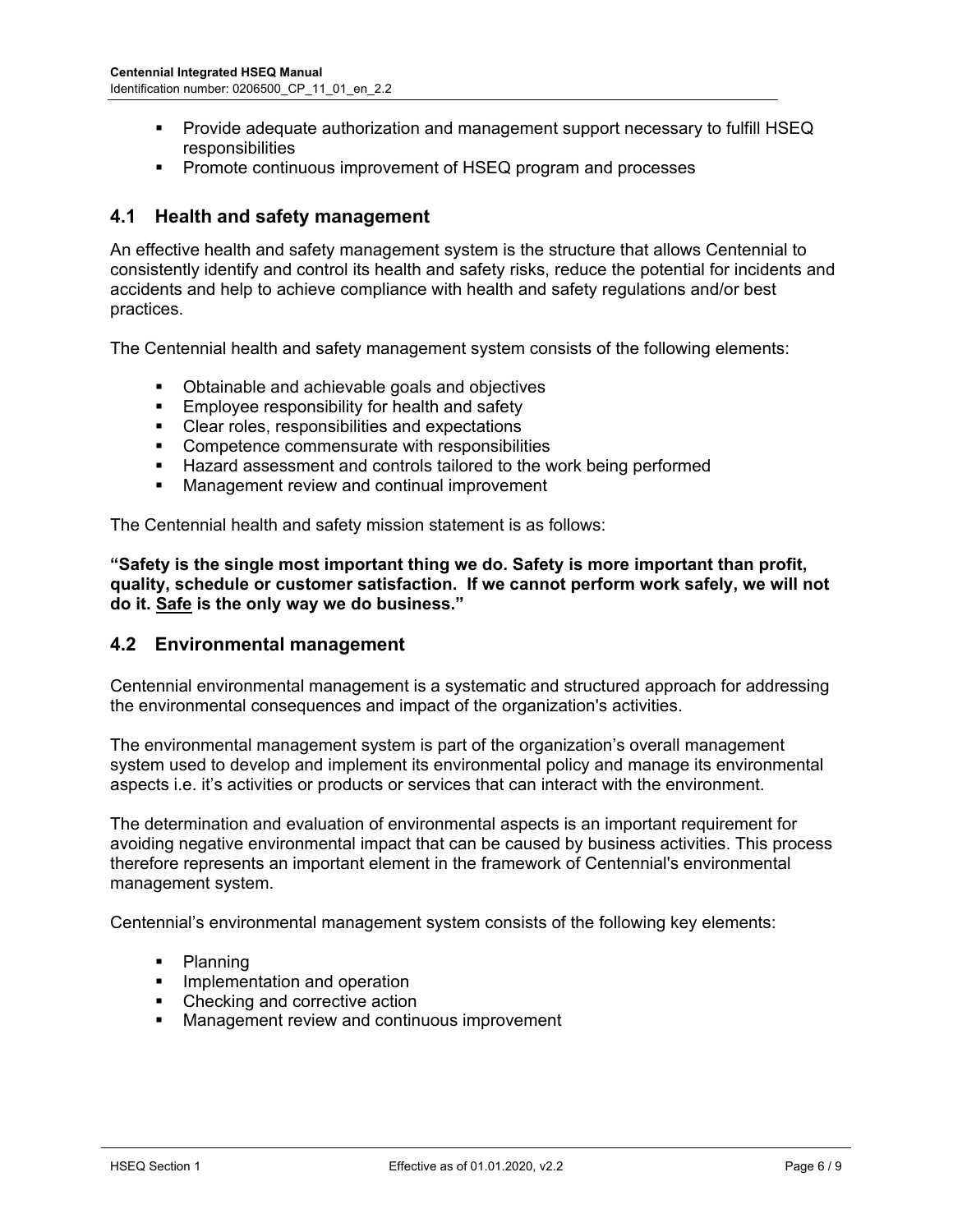## **4.3 Quality management**

Quality management may be defined as a process approach where the performance of tasks ensure that construction, is performed according to plans and specifications, on time, within a defined budget, and a safe work environment. For purposes of this section, quality is defined as conformance to properly developed client and industry standard requirements.

Our quality management system is based on the following:

- Customer and/or client focus
- **Quality management leadership**
- Clearly defined quality roles and responsibilities
- **Proactive prevention of quality defects**
- Conformance to pre-developed standards
- **•** Continuous quality process improvement

## **5 HSEQ Manual Sections**

Centennial's HSEQ Manual incorporates various individual sections that govern the way that we do business in regards to protecting the health and safety of our employees and business partners, protecting the environment and our natural resources while maintaining the integrity of our work product.

Below are the individual sections along with applicable appendices associated with the HSEQ Manual:

- 1. Centennial integrated HSEQ Manual
- 2. Centennial management system
	- **Appendix 1: HSEQ Policy at Centennial**
- 3. HSEQ key performance indicators
	- Appendix 1: Customer Satisfaction survey
- 4. Employee participation and recognition
	- **-** Appendix 1: HSEQ perception survey
- 5. Training, education, awareness and competence
- 6. HSEQ risk assessment and operations
	- **Appendix 1: Activity Hazard Analysis** 
		- **-** Appendix 2: Employee AHA
		- Appendix 3: Subcontractor pre-qualification worksheet
		- **Appendix 4: Site safety rules**
		- Appendix 5: HSEQ non-conformance form
		- Appendix 6: HSEQ Jobsite Binder Table of Contents
		- **Appendix 7: Site safety rules Spanish**
		- **Appendix 8: Employee Field Operations AHA**
	- **Appendix 9: Letter of Designation**
- 7. HSEQ inspection, surveillance and audit
	- **Appendix 1: Safety inspection checklist**
	- **Appendix 2: Initial phase checklist**
	- **Appendix 3: Superintendent daily report**
	- **Appendix 4: Subcontractor daily report**
	- Appendix 5: Sample audit report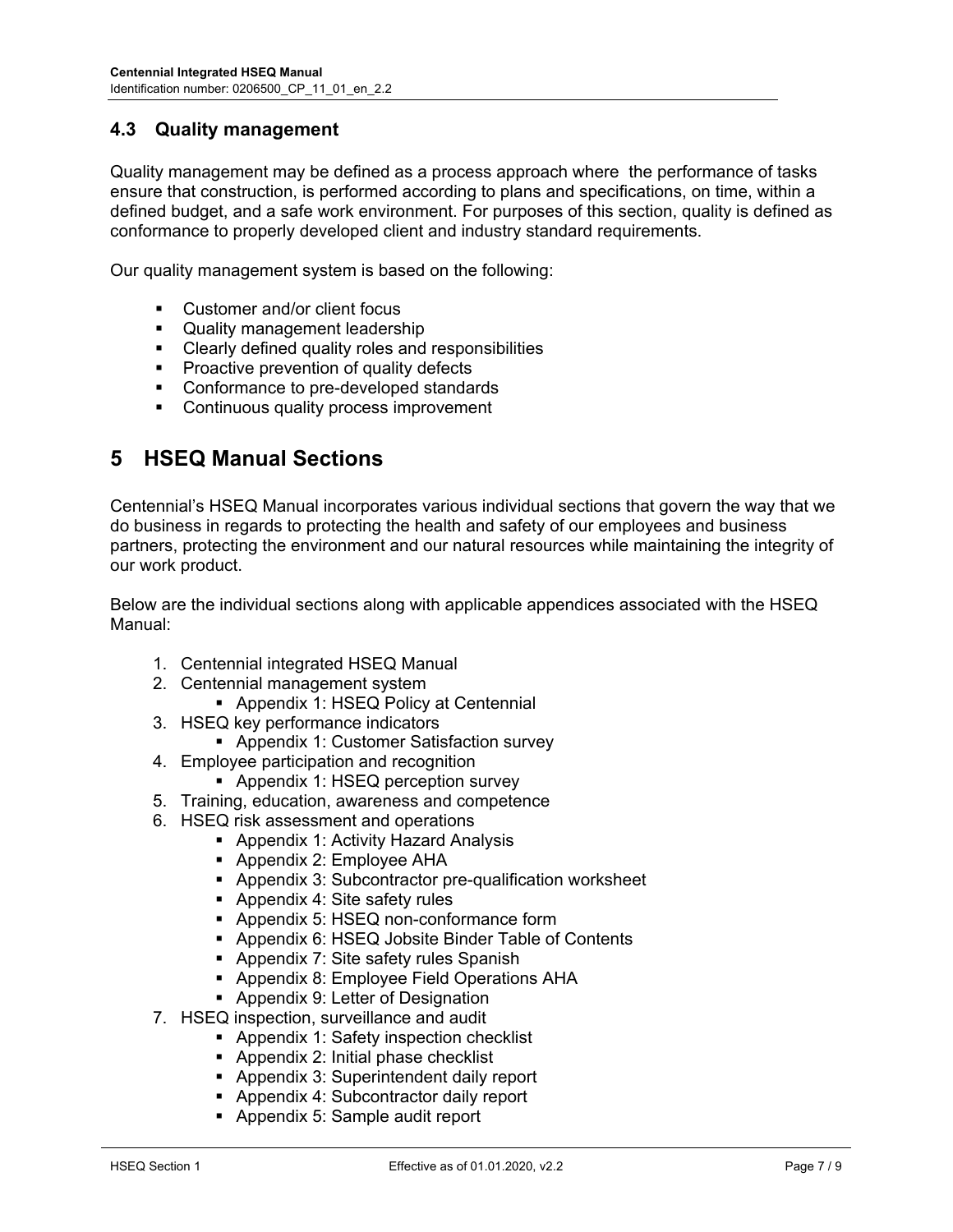- **-** Appendix 6: HSEQ internal audit checklist
- **Appendix 7: Safety walk record**
- 8. Incident, Near Miss and Unsafe Condition Reporting and Investigation
	- Appendix 1: Incident investigation report
	- **Appendix 2: Motor vehicle incident report**
	- Appendix 3: Centennial incident reporting procedure
	- **Appendix 4: Root cause analysis light**
	- Appendix 5: Near Miss/Unsafe Condition Reporting Form
- 9. Work-related injury and illness recordkeeping
	- Appendix 1: OSHA 300 Log of Work-Related Injuries and Illnesses
	- Appendix 2: OSHA 300A Summary of Work-Related Injuries and Illnesses
- 10. HSEQ regulatory inspection
	- **Appendix 1: Regulatory inspection process flow**
	- **Appendix 2: Regulatory inspection record**
- 11. Personal protective equipment
	- Appendix 1: OSHA appendix D voluntary use of Respirators
	- **Appendix 2: Hand protection selection matrix**
- 12. Housekeeping, sanitation and environmental controls
- 13. Hazardous energy control
	- **-** Appendix 1: Utility Shut-down Request Form
	- **Appendix 2: Hazardous Energy Control Plan**
- 14. Scaffolding and work platforms
	- Appendix 1: Scaffold/work platform erector and dismantler checklist
	- Appendix 2: Scaffold/work platform checklist
	- **Appendix 3: Aerial lift inspection checklist**
- 15. Protective barrier, warning signs and tags
- 16. Stairways and ladders
- 17. Hazard communication
	- Appendix 1: Hazardous chemical/material inventory log
- 18. Emergency response, evacuation and fire prevention
	- **Appendix 1: Emergency action plan**
	- **-** Appendix 2: Emergency contact information posting
	- **Appendix 3: Emergency response and evacuation checklist**
- 19. Construction in healthcare facilities
	- Appendix 1: HPMO Pre-construction risk apssessment
- 20. Fall protection
	- **Appendix 1: Fall protection work plan**
	- Appendix 2: Personal fall protection system inspection checklist
- 21. Confined space
	- Appendix 1: PRCS entry plan
	- **Appendix 2: PRCS entry permit**
	- Appendix 3: Continuous atmospheric monitoring log
	- Appendix 4: Confined Space Determination and Decision Flow Chart
- 22. Excavation and trenching
	- **Appendix 1: Excavation and trenching plan**
	- **Appendix 2: Excavation and trench inspection checklist**
	- Appendix 3: Excavation/trenching competent person evaluation checklist
- 23. Material handling equipment and operations
	- **Appendix 1: Crane lift qualification and rigging plan**
	- Appendix 2: Critical lift addendum
	- **Appendix 3: Crane inspection checklist**